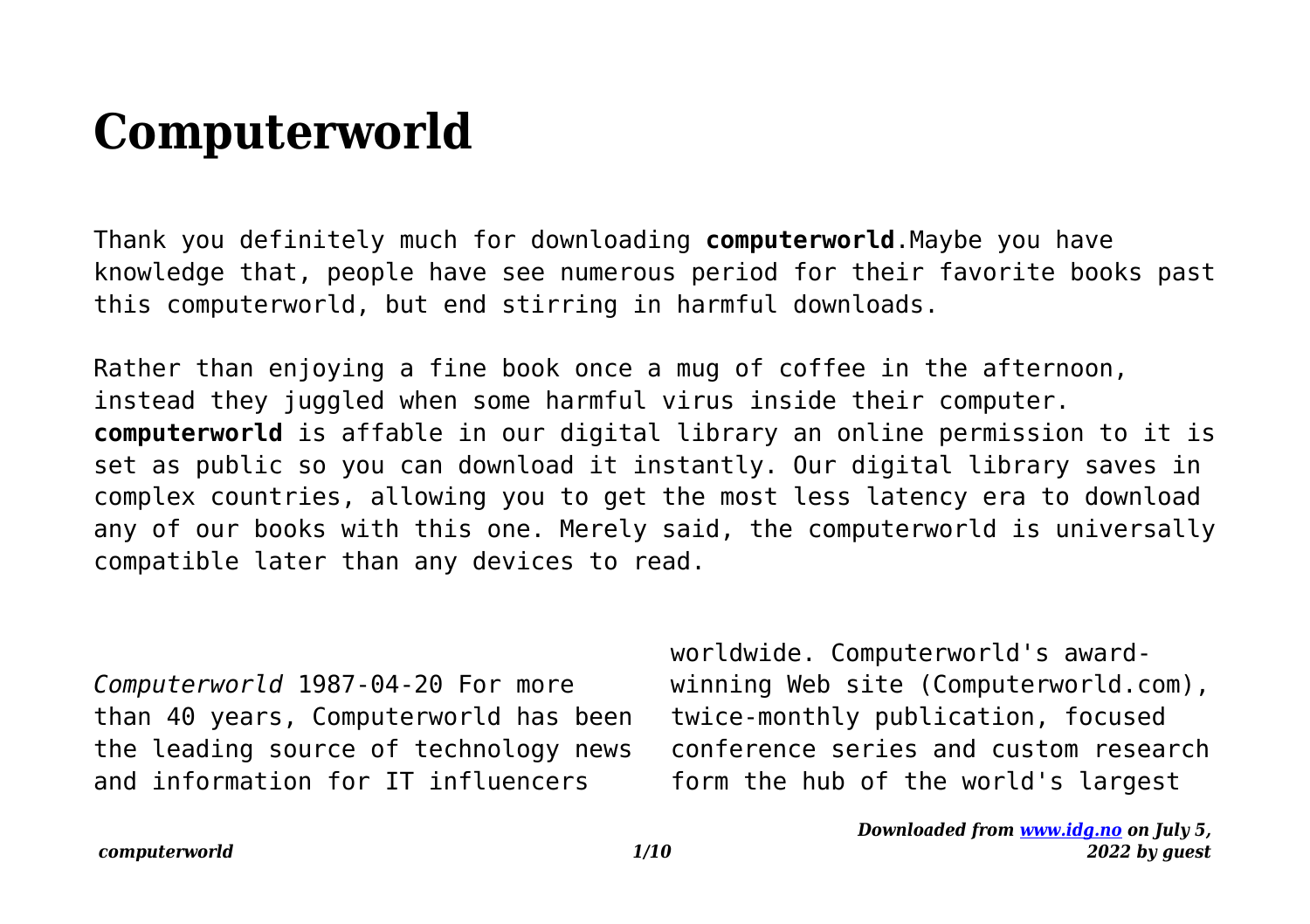global IT media network. *Computerworld* 1973-08-29 For more than 40 years, Computerworld has been the leading source of technology news and information for IT influencers worldwide. Computerworld's awardwinning Web site (Computerworld.com), twice-monthly publication, focused conference series and custom research form the hub of the world's largest global IT media network.

**Computerworld** 1996-09-09 For more than 40 years, Computerworld has been the leading source of technology news and information for IT influencers worldwide. Computerworld's awardwinning Web site (Computerworld.com), twice-monthly publication, focused conference series and custom research form the hub of the world's largest global IT media network.

*Computerworld* 1988 For more than 40

years, Computerworld has been the leading source of technology news and information for IT influencers worldwide. Computerworld's awardwinning Web site (Computerworld.com), twice-monthly publication, focused conference series and custom research form the hub of the world's largest global IT media network. **Computerworld** 1985-09-30 For more than 40 years, Computerworld has been the leading source of technology news and information for IT influencers worldwide. Computerworld's awardwinning Web site (Computerworld.com), twice-monthly publication, focused conference series and custom research form the hub of the world's largest global IT media network. *Computerworld* 1988-02-08 For more than 40 years, Computerworld has been the leading source of technology news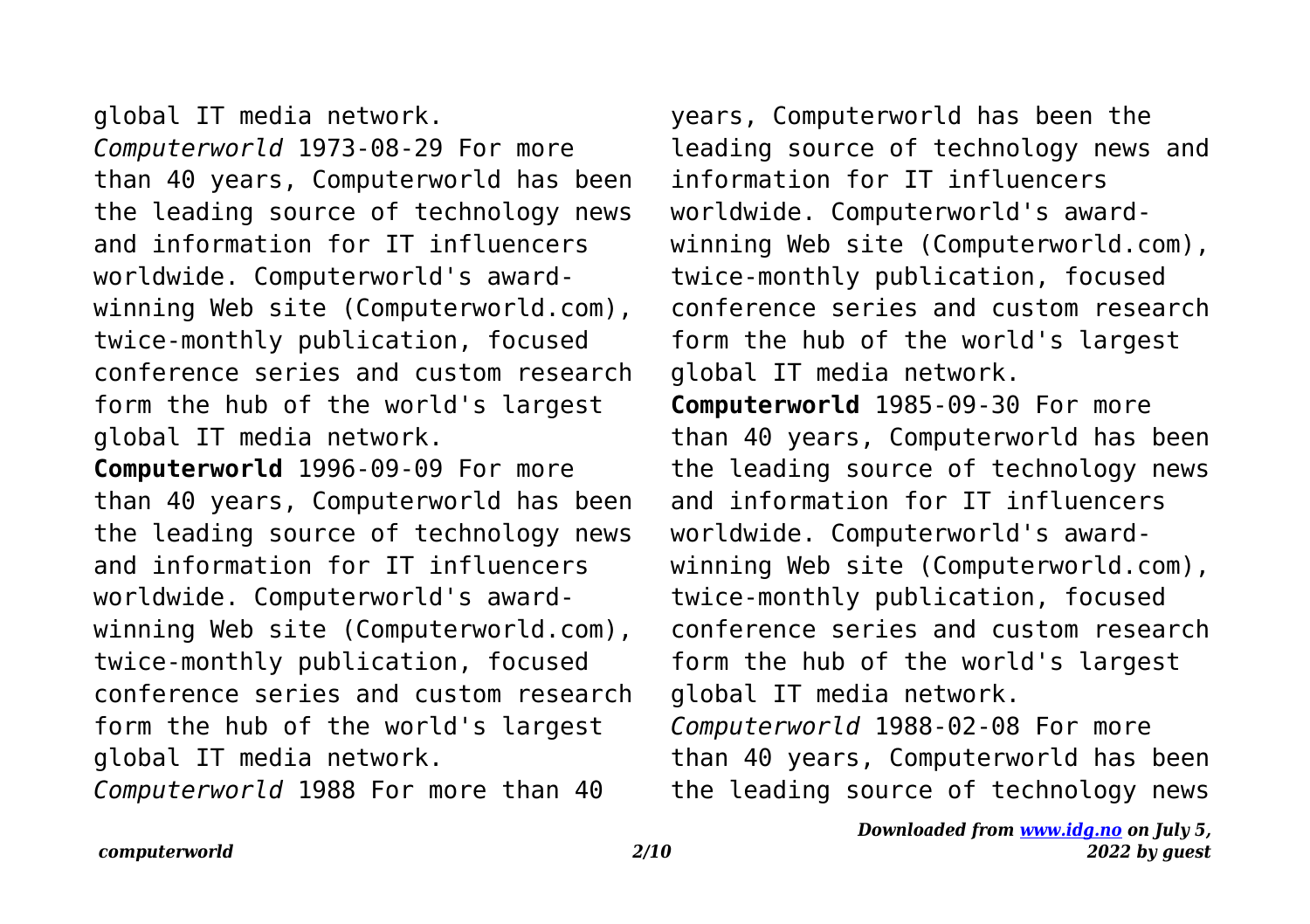and information for IT influencers worldwide. Computerworld's awardwinning Web site (Computerworld.com), twice-monthly publication, focused conference series and custom research form the hub of the world's largest global IT media network.

**Computerworld** 1982-06-07 For more than 40 years, Computerworld has been the leading source of technology news and information for IT influencers worldwide. Computerworld's awardwinning Web site (Computerworld.com), twice-monthly publication, focused conference series and custom research form the hub of the world's largest global IT media network. *Computerworld* 1980-12 For more than

40 years, Computerworld has been the leading source of technology news and information for IT influencers worldwide. Computerworld's awardwinning Web site (Computerworld.com), twice-monthly publication, focused conference series and custom research form the hub of the world's largest global IT media network. *Computerworld* 1993-08-23 For more than 40 years, Computerworld has been the leading source of technology news and information for IT influencers worldwide. Computerworld's awardwinning Web site (Computerworld.com), twice-monthly publication, focused conference series and custom research form the hub of the world's largest global IT media network. Computerworld 2000-03-06 For more than 40 years, Computerworld has been the leading source of technology news and information for IT influencers worldwide. Computerworld's awardwinning Web site (Computerworld.com), twice-monthly publication, focused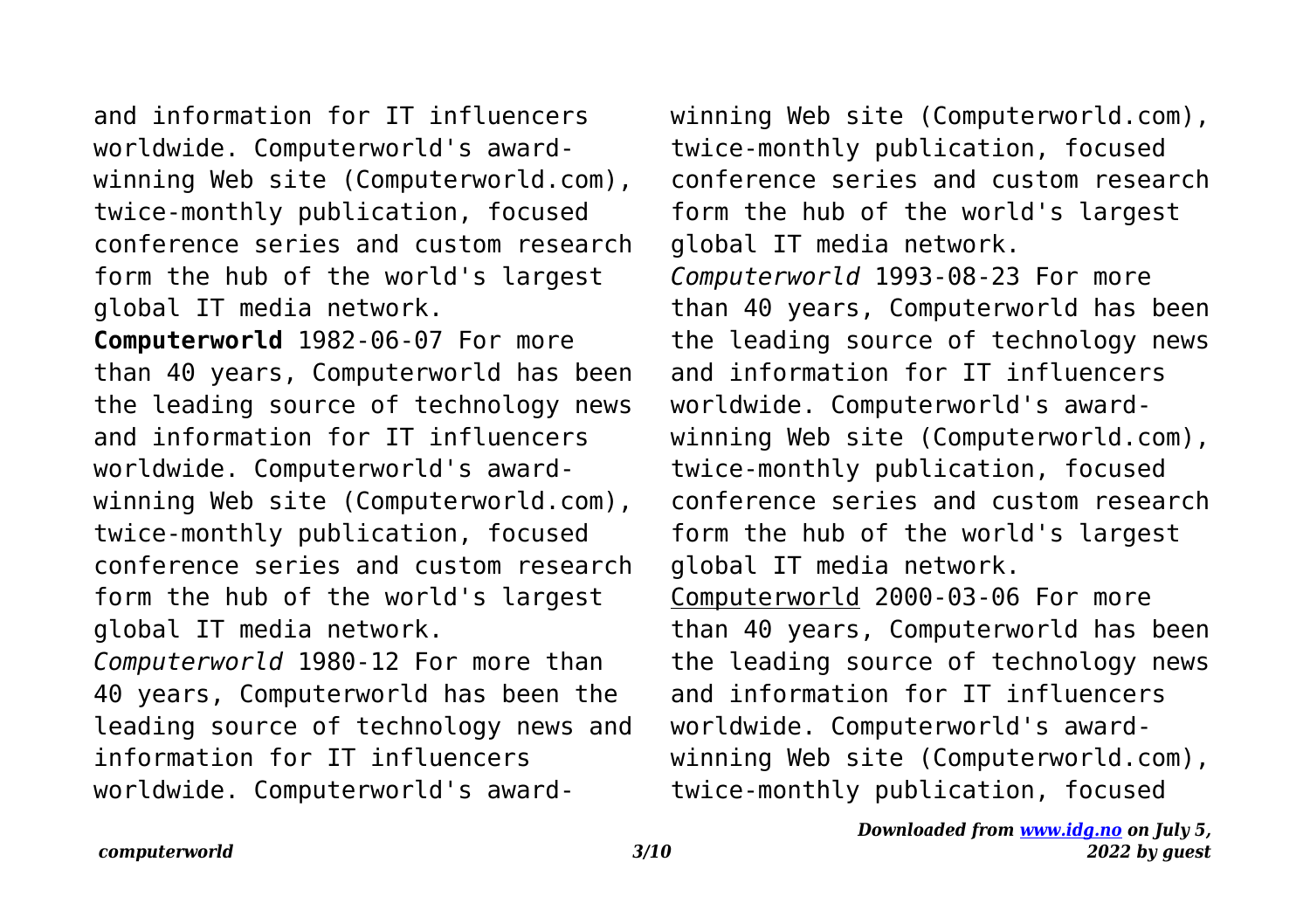conference series and custom research form the hub of the world's largest global IT media network.

*Computerworld* 1999-01-25 For more than 40 years, Computerworld has been the leading source of technology news and information for IT influencers worldwide. Computerworld's awardwinning Web site (Computerworld.com), twice-monthly publication, focused conference series and custom research form the hub of the world's largest global IT media network.

**Computerworld** 1976-12-20 For more than 40 years, Computerworld has been the leading source of technology news and information for IT influencers worldwide. Computerworld's awardwinning Web site (Computerworld.com), twice-monthly publication, focused conference series and custom research form the hub of the world's largest

global IT media network. **Computerworld** 1980-05-05 For more than 40 years, Computerworld has been the leading source of technology news and information for IT influencers worldwide. Computerworld's awardwinning Web site (Computerworld.com), twice-monthly publication, focused conference series and custom research form the hub of the world's largest global IT media network. *Computerworld* 1981-10-26 For more than 40 years, Computerworld has been the leading source of technology news and information for IT influencers worldwide. Computerworld's awardwinning Web site (Computerworld.com), twice-monthly publication, focused conference series and custom research form the hub of the world's largest global IT media network.

**Computerworld** 1984-05-21 For more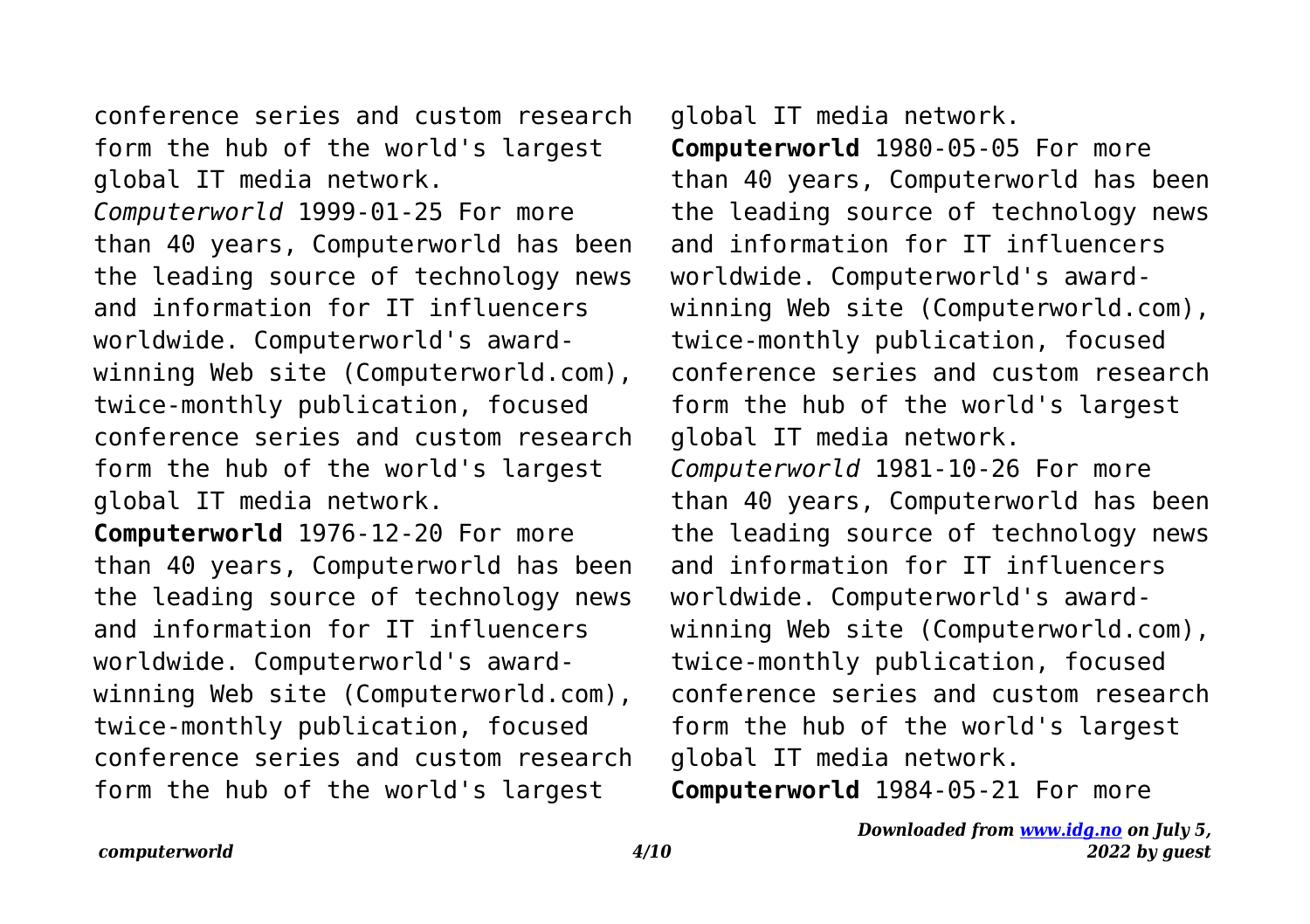than 40 years, Computerworld has been the leading source of technology news and information for IT influencers worldwide. Computerworld's awardwinning Web site (Computerworld.com), twice-monthly publication, focused conference series and custom research form the hub of the world's largest global IT media network. **Computerworld** 1985-07-22 For more

than 40 years, Computerworld has been the leading source of technology news and information for IT influencers worldwide. Computerworld's awardwinning Web site (Computerworld.com), twice-monthly publication, focused conference series and custom research form the hub of the world's largest global IT media network.

*Computerworld* 1999-08-16 For more than 40 years, Computerworld has been the leading source of technology news

and information for IT influencers worldwide. Computerworld's awardwinning Web site (Computerworld.com), twice-monthly publication, focused conference series and custom research form the hub of the world's largest global IT media network.

**Computerworld** Alfred Elton Van Vogt 1983

*Computerworld* 1985-03-25 For more than 40 years, Computerworld has been the leading source of technology news and information for IT influencers worldwide. Computerworld's awardwinning Web site (Computerworld.com), twice-monthly publication, focused conference series and custom research form the hub of the world's largest global IT media network.

Computerworld 1982-03-15 For more than 40 years, Computerworld has been the leading source of technology news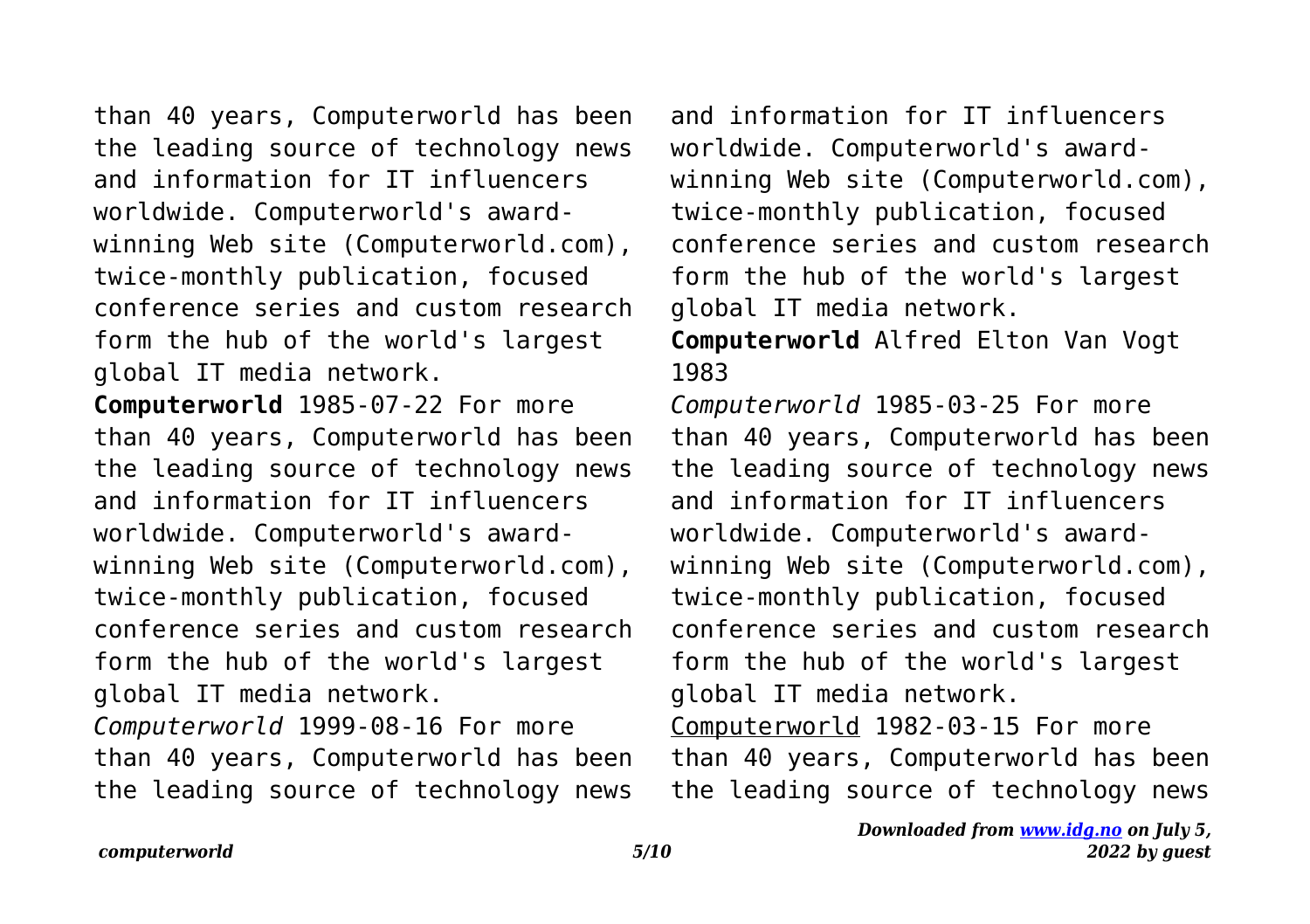and information for IT influencers worldwide. Computerworld's awardwinning Web site (Computerworld.com), twice-monthly publication, focused conference series and custom research form the hub of the world's largest global IT media network.

**Computerworld** 1977-09-26 For more than 40 years, Computerworld has been the leading source of technology news and information for IT influencers worldwide. Computerworld's awardwinning Web site (Computerworld.com), twice-monthly publication, focused conference series and custom research form the hub of the world's largest global IT media network. Computerworld 1999-03-15 For more than 40 years, Computerworld has been the leading source of technology news and information for IT influencers worldwide. Computerworld's awardwinning Web site (Computerworld.com), twice-monthly publication, focused conference series and custom research form the hub of the world's largest global IT media network. *Computerworld* 1986-10-27 For more than 40 years, Computerworld has been the leading source of technology news and information for IT influencers worldwide. Computerworld's awardwinning Web site (Computerworld.com), twice-monthly publication, focused conference series and custom research form the hub of the world's largest global IT media network. *Computerworld* 1993-11-01 For more than 40 years, Computerworld has been the leading source of technology news and information for IT influencers worldwide. Computerworld's awardwinning Web site (Computerworld.com), twice-monthly publication, focused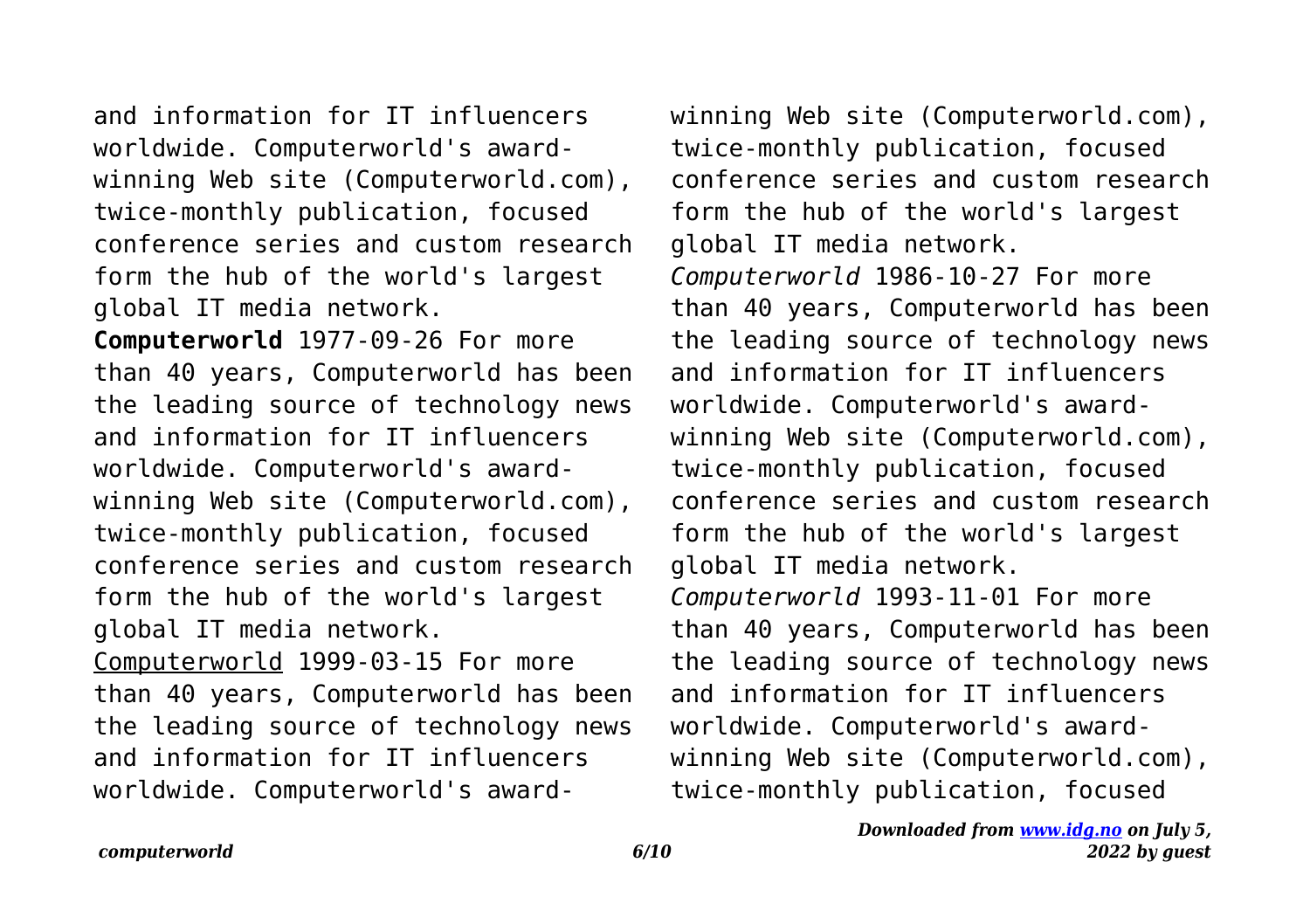conference series and custom research form the hub of the world's largest global IT media network.

*Computerworld* 1983-04-11 For more than 40 years, Computerworld has been the leading source of technology news and information for IT influencers worldwide. Computerworld's awardwinning Web site (Computerworld.com), twice-monthly publication, focused conference series and custom research form the hub of the world's largest global IT media network.

**Computerworld** 1980-10-20 For more than 40 years, Computerworld has been the leading source of technology news and information for IT influencers worldwide. Computerworld's awardwinning Web site (Computerworld.com), twice-monthly publication, focused conference series and custom research form the hub of the world's largest

global IT media network. **Computerworld** 1985-10-07 For more than 40 years, Computerworld has been the leading source of technology news and information for IT influencers worldwide. Computerworld's awardwinning Web site (Computerworld.com), twice-monthly publication, focused conference series and custom research form the hub of the world's largest global IT media network. **Computerworld** 1984-12-24 For more than 40 years, Computerworld has been the leading source of technology news and information for IT influencers worldwide. Computerworld's awardwinning Web site (Computerworld.com),

twice-monthly publication, focused conference series and custom research form the hub of the world's largest global IT media network.

Computerworld 2000-04-03 For more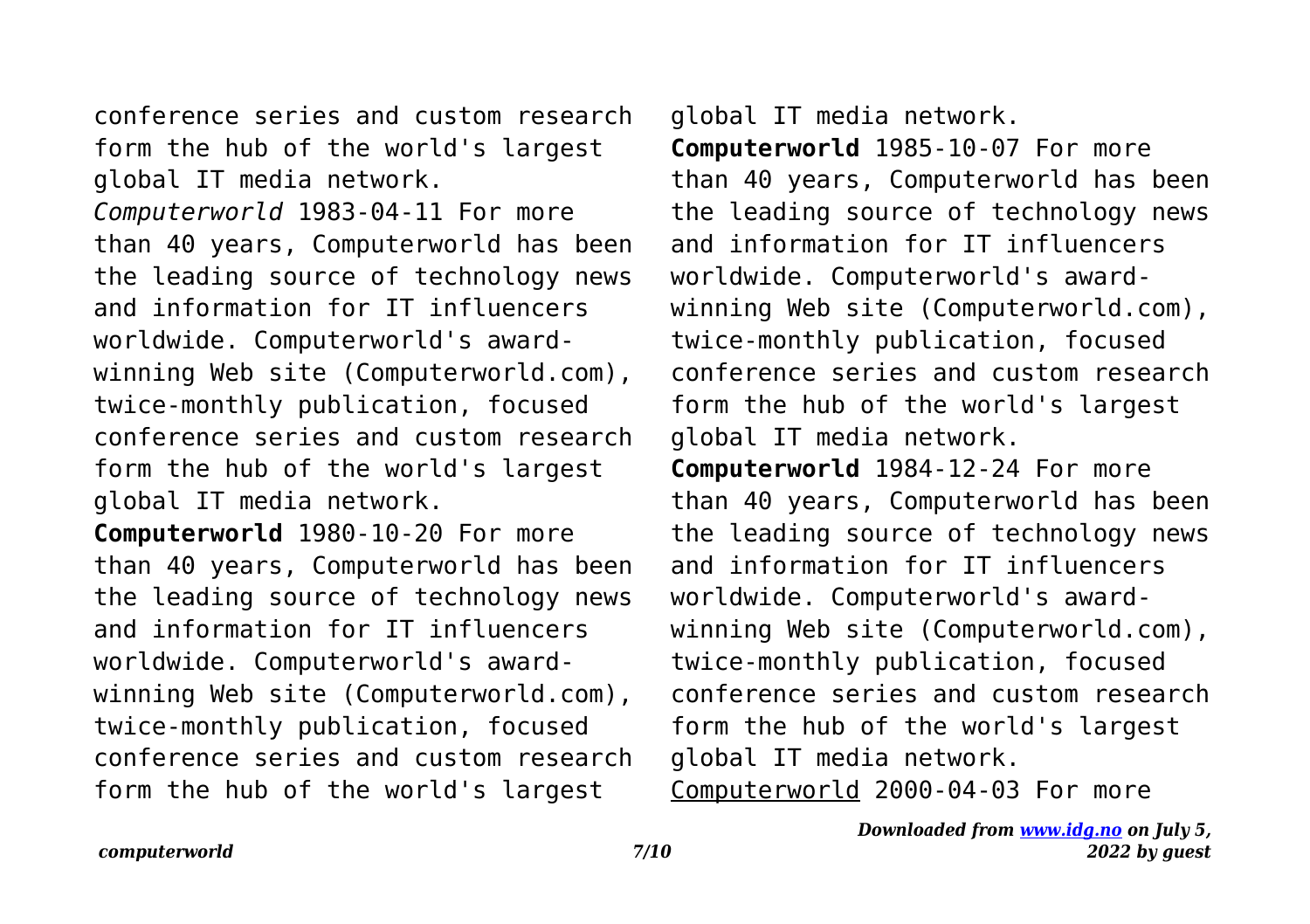than 40 years, Computerworld has been the leading source of technology news and information for IT influencers worldwide. Computerworld's awardwinning Web site (Computerworld.com), twice-monthly publication, focused conference series and custom research form the hub of the world's largest global IT media network. Computerworld 1994-01-24 For more than 40 years, Computerworld has been the leading source of technology news and information for IT influencers worldwide. Computerworld's awardwinning Web site (Computerworld.com), twice-monthly publication, focused conference series and custom research form the hub of the world's largest global IT media network.

**Computerworld** 1975-09-10 For more than 40 years, Computerworld has been the leading source of technology news

and information for IT influencers worldwide. Computerworld's awardwinning Web site (Computerworld.com), twice-monthly publication, focused conference series and custom research form the hub of the world's largest global IT media network. Computerworld 1985-04-22 For more than 40 years, Computerworld has been the leading source of technology news and information for IT influencers worldwide. Computerworld's awardwinning Web site (Computerworld.com), twice-monthly publication, focused conference series and custom research form the hub of the world's largest global IT media network. *Computerworld* 1984-11 For more than 40 years, Computerworld has been the leading source of technology news and information for IT influencers worldwide. Computerworld's award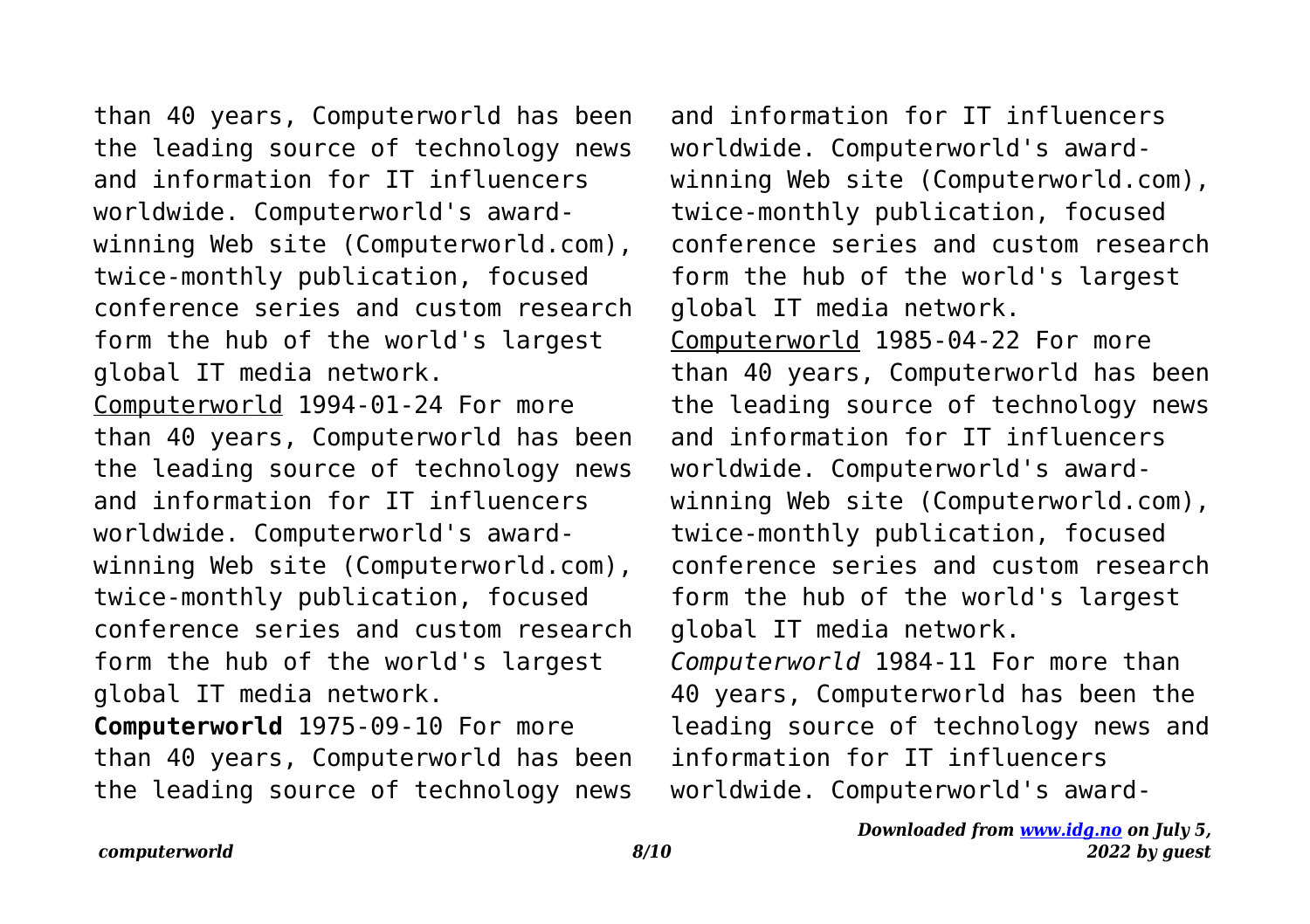winning Web site (Computerworld.com), twice-monthly publication, focused conference series and custom research form the hub of the world's largest global IT media network.

Computerworld 1993-06-21 For more than 40 years, Computerworld has been the leading source of technology news and information for IT influencers worldwide. Computerworld's awardwinning Web site (Computerworld.com), twice-monthly publication, focused conference series and custom research form the hub of the world's largest global IT media network.

**Computerworld** 2001-12-10 For more than 40 years, Computerworld has been the leading source of technology news and information for IT influencers worldwide. Computerworld's awardwinning Web site (Computerworld.com), twice-monthly publication, focused

conference series and custom research form the hub of the world's largest global IT media network.

**Computerworld** 2000-05-22 For more than 40 years, Computerworld has been the leading source of technology news and information for IT influencers worldwide. Computerworld's awardwinning Web site (Computerworld.com), twice-monthly publication, focused conference series and custom research form the hub of the world's largest global IT media network. *Computerworld* 1987-03-02 For more than 40 years, Computerworld has been the leading source of technology news and information for IT influencers worldwide. Computerworld's awardwinning Web site (Computerworld.com), twice-monthly publication, focused conference series and custom research form the hub of the world's largest